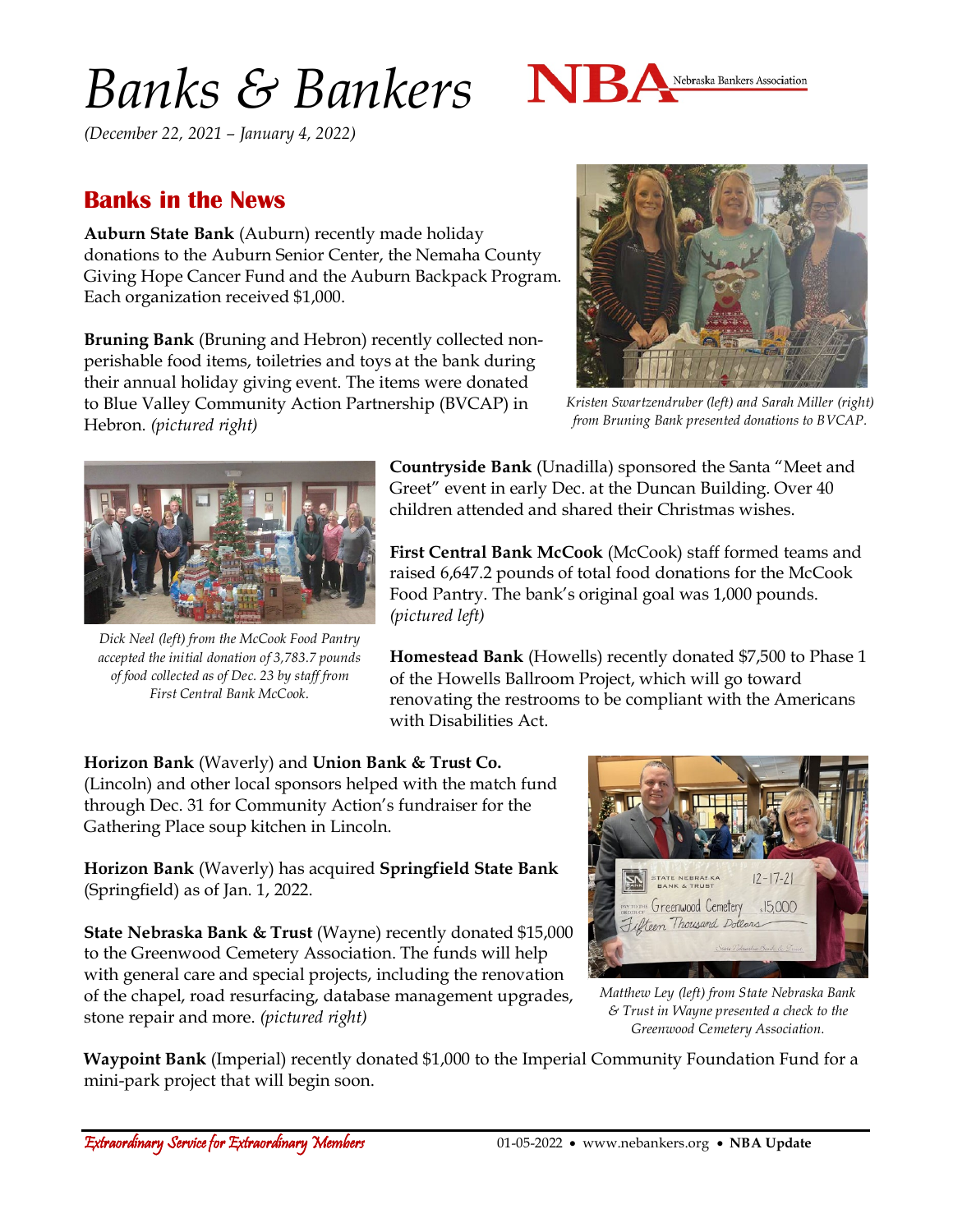## *Banks & Bankers*



*(December 22, 2021 – January 4, 2022)*

#### **Promotions and Appointments**



**Falls City: Trent Scheitel**, branch president, Frontier Bank.



**Greeley: Andi Moseman**, senior vice president and branch manager, Henderson State Bank.



**Kearney: Kyle Lee**, branch president, FirsTier Bank.



**Kearney: Matt Schall**, vice president, FirsTier Bank.



**McCook: Brandi McConnell**, executive administrative assistant, MNB Bank.



**Omaha: Thomas Corrigan**, president and chief operating officer, ACCESSbank.



**Springfield: Scott Bartels**, senior vice president, Horizon Bank.



**Waverly: Scott Argo**, senior vice president, Horizon Bank.

**Greeley: Shari Spilinek**, vice president, Henderson State Bank.



**York: Zac Holoch**, president and chief executive officer, Cornerstone Bank.



**York: Stephen Postier**, senior vice president and branch manager, Henderson State Bank.